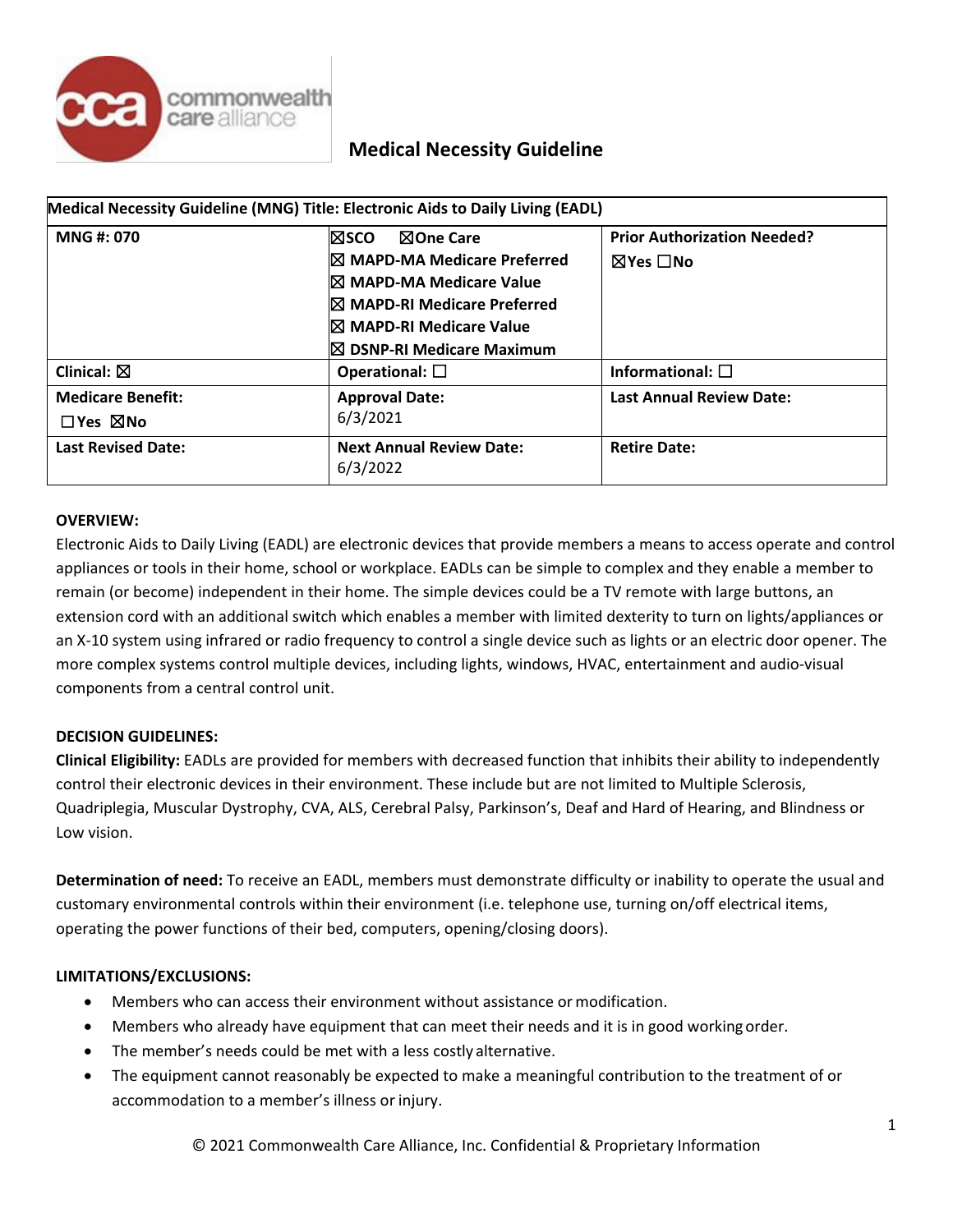

• Members who qualify for EADL under a different program such as the Massachusetts Equipment Distribution Program (access to telephone), or through their landlord for reasonable accommodations (dooropeners)

### **KEY CARE PLANNING CONSIDERATIONS:**

The member will be evaluated by an occupational or physical therapist with expertise in the area of EADL and have a trial of the recommended equipment.

### **AUTHORIZATION:**

Requires prior authorization after review of documentation by a physical or occupational therapist with expertise in the area of EASL supporting the member's need for the equipment including trial of functioning level, trial of requested equipment (or simulation of the requested equipment) and expected outcomes of having the equipment. **HCPC Code:** These products do not have specific HCPC codes, E1399 is the code most used.

### **Documentation Requirements:**

- 1. Standard written Order (SWO)
- 2. Letter of Medical Necessity (LMN)
- 3. Manufacture's quote

### **REGULATORY NOTES:**

### **CCA applies Mass Health regulations as they are less restrictive than Medicare. CCA provides at least what Mass Health provides. Devices must be medically necessary.**

According to Mass Health a service is "medically necessary" if:

- 1. It is reasonably calculated to prevent, diagnose, prevent the worsening of, alleviate, correct, or cure conditions in the member that endanger life, cause suffering or pain, cause physical deformity or malfunction, threaten to cause or to aggravate a handicap, or result in illness or infirmity; and
- 2. There is no other medical service or site of service, comparable in effect, available, and suitable for the member requesting the service, that is more conservative or less costly to the Mass Health agency. Services that are less costly to the Mass Health agency include, but are not limited to, health care reasonably known by the provider, or identified by the Mass Health agency pursuant to a prior-authorization request, to be available to the member through sources described in 130 CMR 450.317(C), 503.007, or 517.007.

Medically necessary services must be of a quality that meets professionally recognized standards of health care, and must be substantiated by records including evidence of such medical necessity and quality.

### **RELATED REFERENCES:**

- Mass Health; 130 CMR 450.204: Medical Necessity; 130CMR 428.402
- Definitions; 130CMR 409.402: Definitions; 130CMR 409.414 Non-covered services

### **Disclaimer:**

This Medical Necessity Guideline is not a rigid rule. As with all of CCA's criteria, the fact that a member does not meet these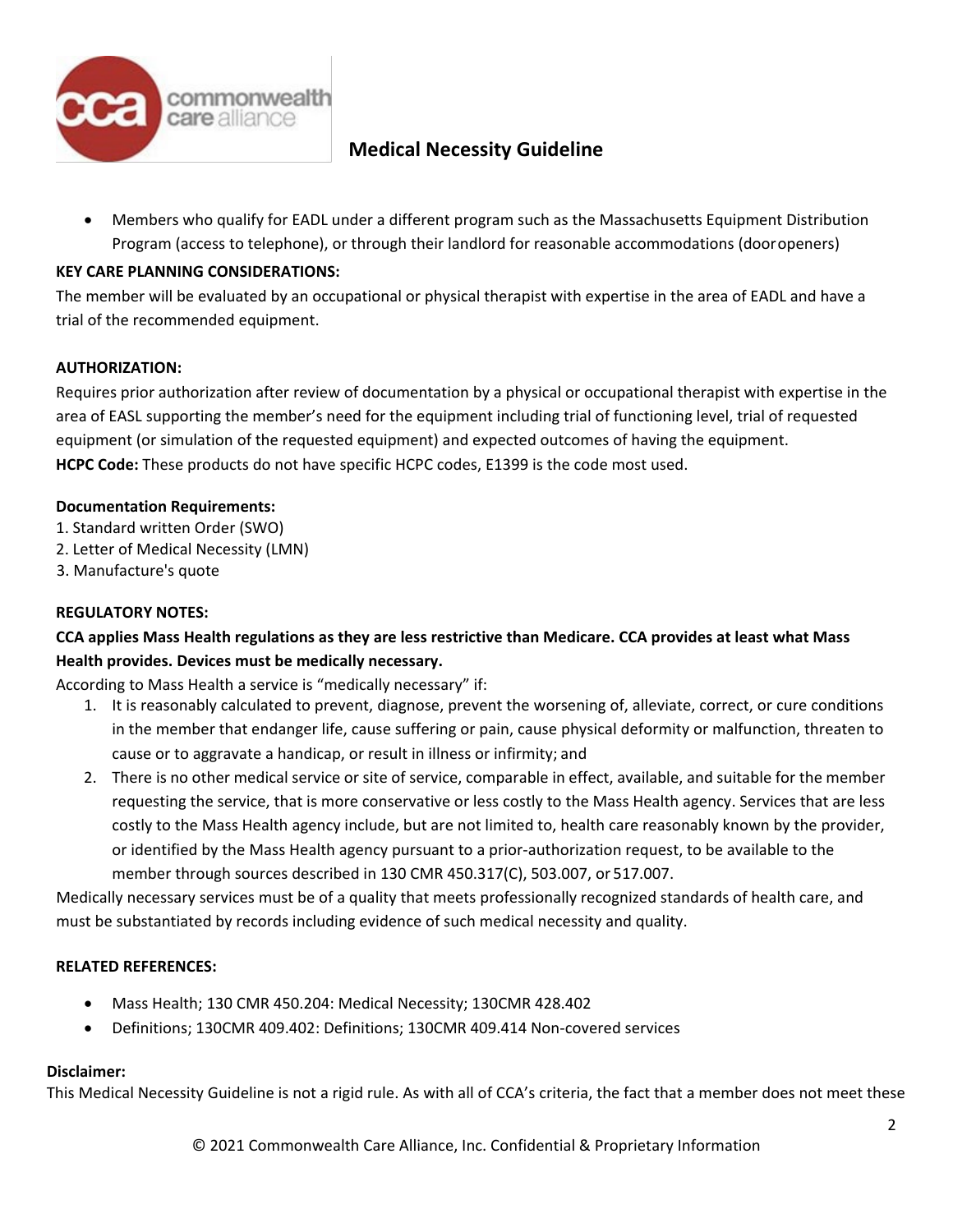

criteria does not, in and of itself, indicate that no coverage can be issued for these services. Providers are advised, however, that if they request services for any member who they know does not meet our criteria, the request should be accompanied by clear and convincing documentation of medical necessity. The preferred type of documentation is the letter of medical necessity, indicating that a request should be covered either because there is supporting science indicating medical necessity [supporting literature (full text preferred)] should be attached to the request), or describing the member's unique clinical circumstances, and describing why this service or supply will be more effective and/or less costly than another service which would otherwise be covered. Note that both supporting scientific evidence and a description of the member's unique clinical circumstances will generally be required.

#### **ATTACHMENTS:**

| <b>EXHIBIT A</b>                               |  |
|------------------------------------------------|--|
| <b>IDIT D</b><br><b>TAL.</b><br><u>_______</u> |  |

### **REVISION LOG:**

| <b>REVISION</b><br><b>DATE</b> | <b>DESCRIPTION</b> |
|--------------------------------|--------------------|
|                                |                    |
|                                |                    |

### **APPROVALS:**

| Stephen Pelley                             | Manager, DME                           |
|--------------------------------------------|----------------------------------------|
| <b>CCA Senior Clinical Lead [Print]</b>    | <b>Title [Print]</b>                   |
|                                            |                                        |
| Stephen Pelles                             |                                        |
|                                            | 6/3/2021                               |
| Signature                                  | Date                                   |
|                                            |                                        |
| Doug Hsu                                   | VP Medical Policy & Utilization Review |
| <b>CCA Senior Operational Lead [Print]</b> | <b>Title [Print]</b>                   |
|                                            |                                        |
|                                            |                                        |
| 41                                         |                                        |
|                                            | 6/3/2021                               |
| <b>Signature</b>                           | <b>Date</b>                            |